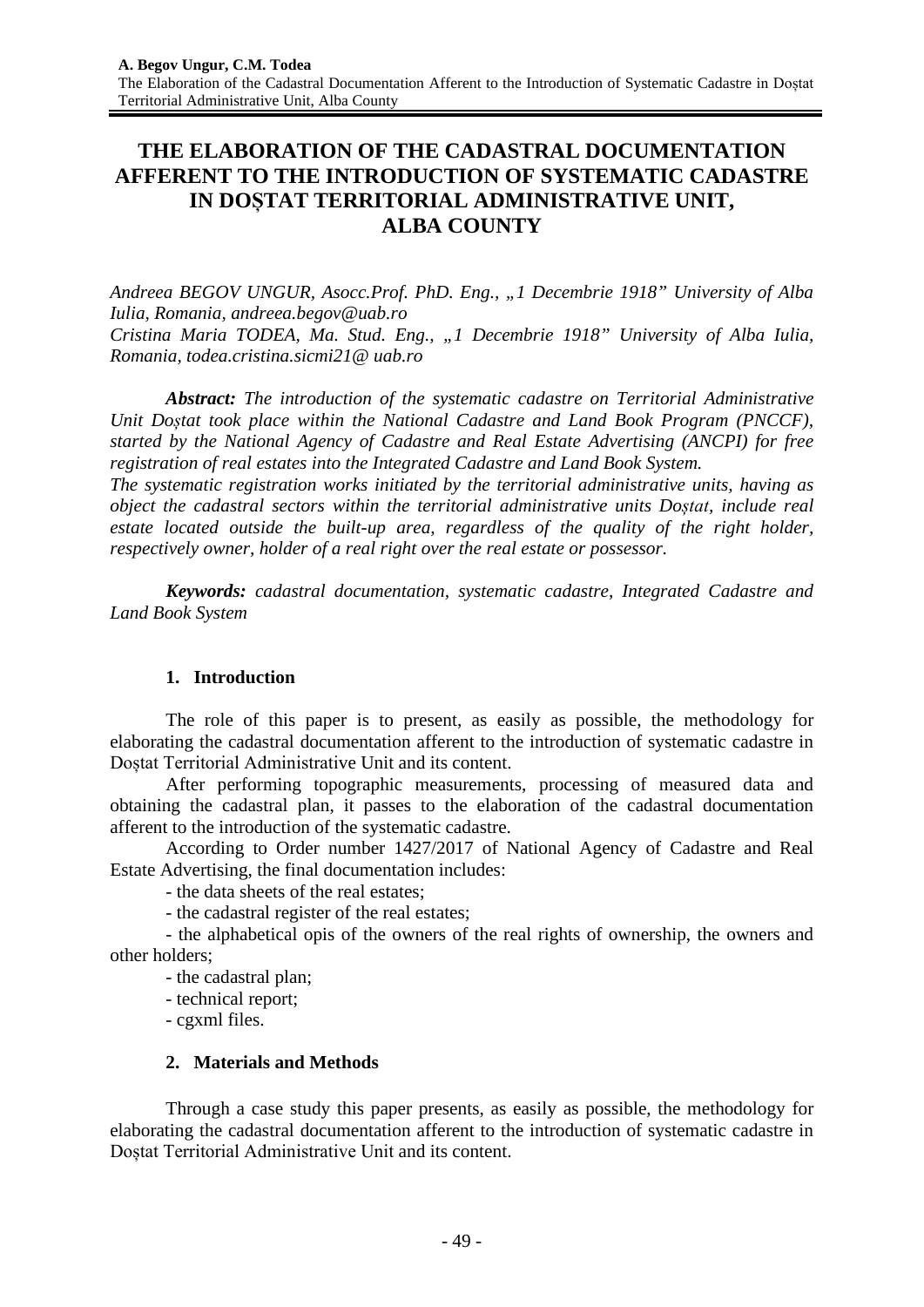For this paper the topographic measurements were performed using the GPS HI-TARGET V30. The measurement method used was RTK which made possible the obtaining of points coordinates in real time, during the measurements. The points coordinates were imported into AutoCAD, using the TopoLT program, through the function " Report points". After importing the points into AutoCAD program, we recourse to joining the points, based on the codes used in the field, in order to obtain the contour of the cadastral sector. Based on the ownership sketch, received from the City Hall, was done the division of the cadastral sector into the parcels, using "Multiple detachment" command of the TopoLT application.

The Territorial Administrative Unit Doștat includes 41 cadastral sectors.

For exemplification, was taken into account the cadastral sector no. 39 (Figure 1).



Fig. 1 Cadastral sector no. 39, Doștat Territorial Administrative Unit

# **3. Results and Discussion**

After performing topographic measurements, processing of measured data and obtaining the cadastral plan, it passes to the elaboration of the cadastral documentation afferent to the introduction of the systematic cadastre.

According to Order number 1427/2017 of National Agency of Cadastre and Real Estate Advertising, the final documentation includes:

- the data sheets of the real estates;

- the cadastral register of the real estates;

- the alphabetical opis of the owners of the real rights of ownership, the owners and other holders;

- the cadastral plan;

- technical report;

- cgxml files.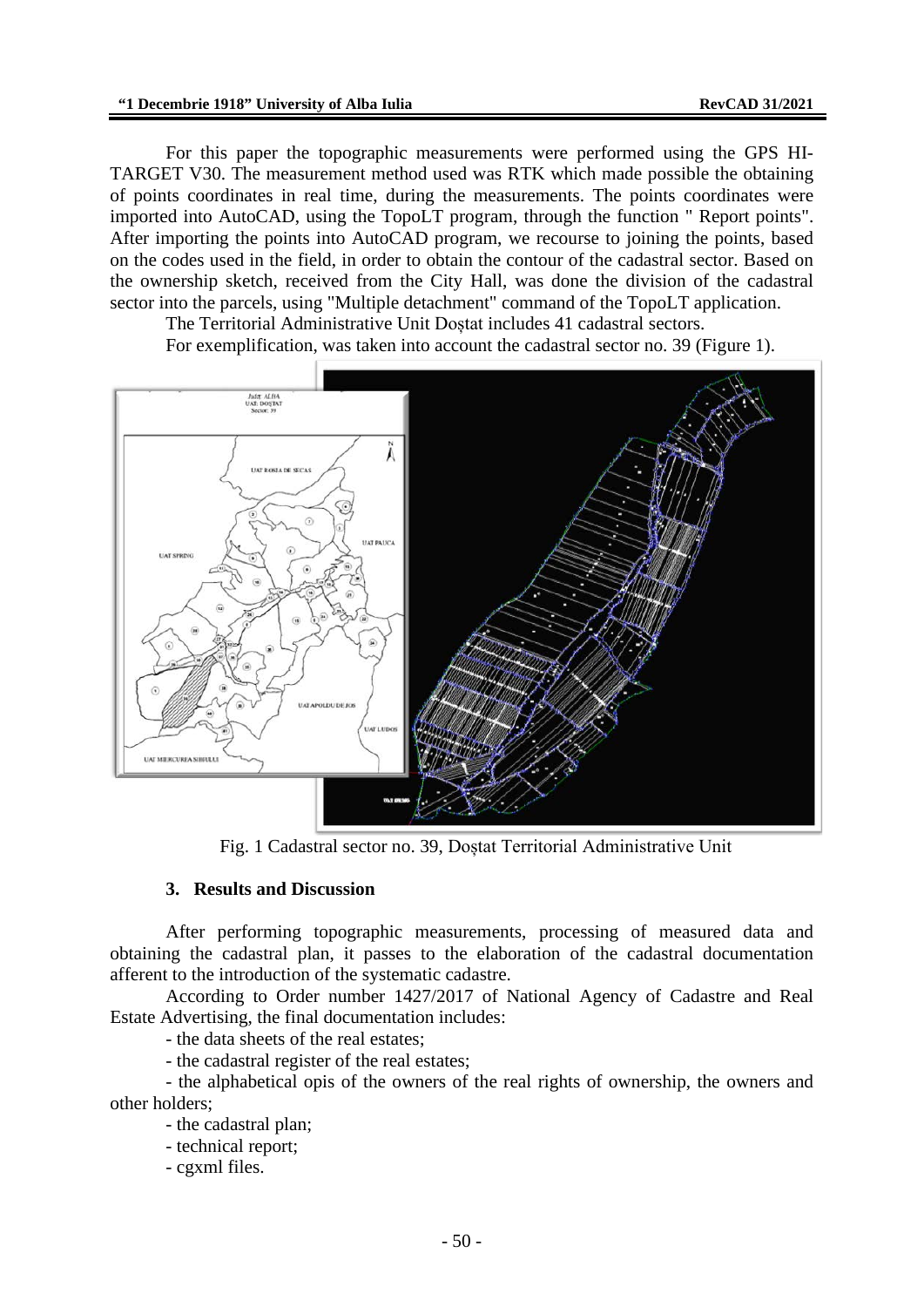**The data sheet of the real estate** - includes data about the real estate and about the owner, namely: the Territorial Administrative Unit, the cadastral sector, the ID of the real estate, the parcel number, the name and surname of the owner, the statement with the consent of the owner, the ownership/possession act (Figure 2).

Teritoriu Administrativ: Dostat ID imobil: 223

### **FISA DE DATE A IMOBILULUI**

| UAT:                  | <b>Dostat</b> |  |  |
|-----------------------|---------------|--|--|
| Sector cadastral nr.: | 39            |  |  |
| ID Imobil:            | 223           |  |  |
| Date teren            |               |  |  |
|                       |               |  |  |

| Nr. Tarla/Strada | Nr. Parcela/Nr<br>postal | Suprafata masurata | Nr. CF | Nr. cad/nr. top | <i>Impreymuit</i><br>Neimprejmuit (I/N) cooperativizata/ | Zona              |
|------------------|--------------------------|--------------------|--------|-----------------|----------------------------------------------------------|-------------------|
|                  |                          |                    |        |                 |                                                          | necooperativizata |
|                  |                          |                    |        |                 |                                                          | $(C_0/N_{CO})$    |
| Tarla: -         | Parcela: $1111/23$       | 5000               |        |                 |                                                          |                   |

Observatii:

#### 2. DATE CONSTRUCTII PERMANENTE

Date constructii permanente:

| Identificator | Cod grupa  | Nr. niveluri | Constr cu acte | Constr     | Nr bloc | Nr Total UI | Suprafata  |
|---------------|------------|--------------|----------------|------------|---------|-------------|------------|
| constructie   | destinatie |              | (DA/NU)        | condominiu |         |             | construita |
|               |            |              |                | (DA/NI)    |         |             | masurata   |

Parti comune:

Observatii:

### **3. PROPRIETATEA / POSESIA**

| Nr. crt | Nume si prenume detinator/ CNP/CUI<br>Denumire nersoana iuridica |               | Nr. act de<br>proprietate/posesie | <b>Observatii</b> |
|---------|------------------------------------------------------------------|---------------|-----------------------------------|-------------------|
|         | <b>STANCIU LUCIA</b><br><b>DORICA</b>                            | 0000000000000 | 9327/660/04.01.2002               |                   |

In aplicarea prevederilor art. 12 alin. (1) i (2) ale Legii nr. 677/2001 pentru protectia persoanelor cu privire la prelucrarea datelor cu caracter personal si libera circulatie a acestor date, titularul declara ca este de acord cu prelucrarea si publicarea datelor cu caracter personal colectate si prelucrate in cadrul procesului de inregistrare sistematica

Fig. 2 The data sheet of the real estate

**The cadastral registry of the real estate** - is drawn up on cadastral sectors and includes data related to: description of the real estates, data about the land, data about construction, property/possession, dismemberments of the property right, data about notaries/ processes/ prohibitions (Figure 3).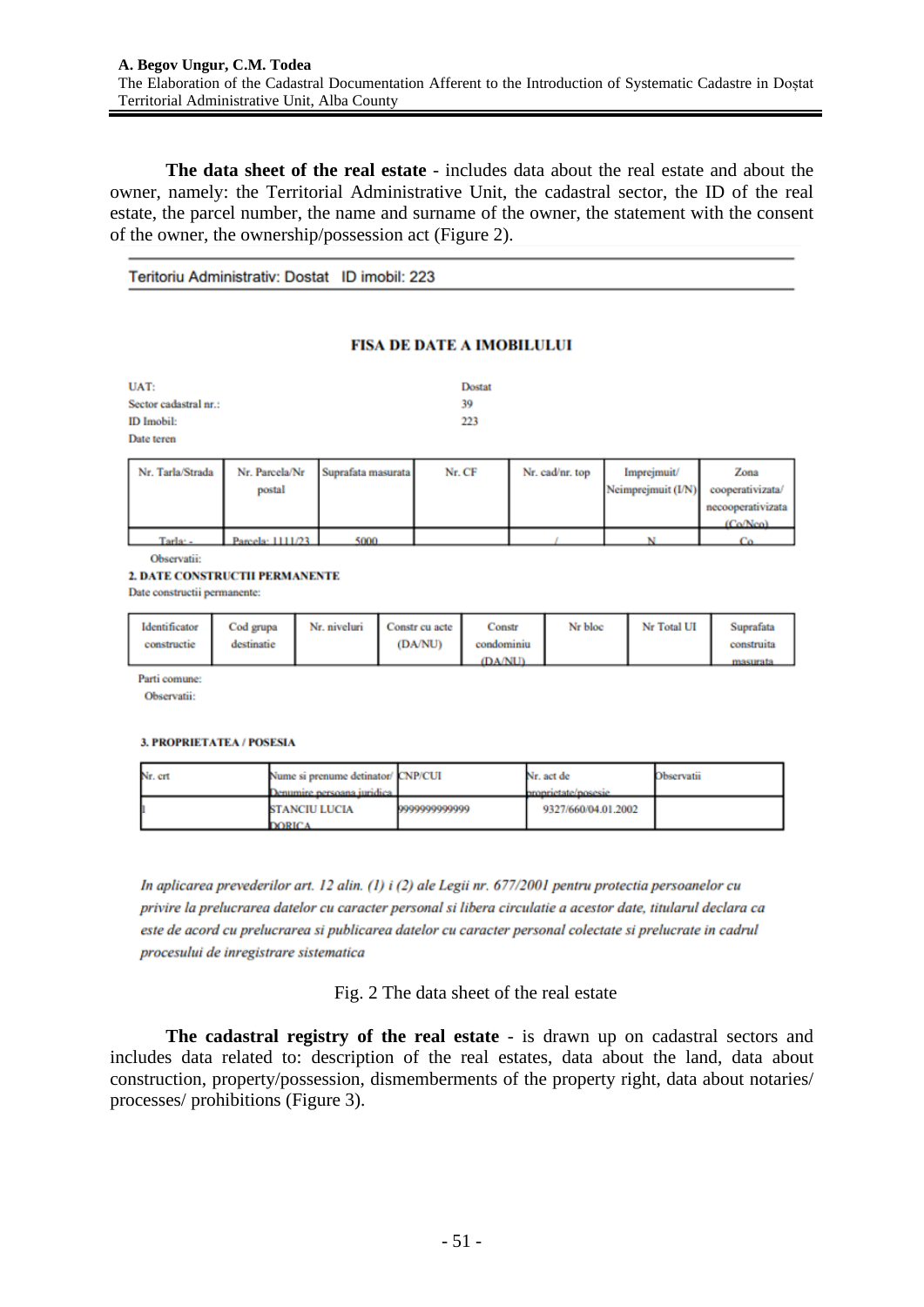UAT DOSTAT<br>Sector cadastral nr. 39<br>Zon cooperativizat

**1. DESCRIEREA IMOBILULUI** 

| <b>DATE TEREN:</b> |                                              |          |        |                 |  |                          |       |         |  |          |                                                     | <b>DATE CONSTRUCTII:</b> |     |                   |           |
|--------------------|----------------------------------------------|----------|--------|-----------------|--|--------------------------|-------|---------|--|----------|-----------------------------------------------------|--------------------------|-----|-------------------|-----------|
| Identificator      | Adresa imobil                                | Nr       | Nr. CF | Supr.           |  | Intrav./ Nr. top Nr.     |       | Nr.     |  |          | Cat. fol. Suprafa Identificator Cod grupa Suprafata |                          | Nr. | Nr. CF Constructi |           |
|                    |                                              | adastral |        | masurata extrav |  |                          | tarla | parcela |  |          | constructic destinatic construita niveluri          |                          |     |                   | e cu acte |
|                    |                                              |          |        |                 |  |                          |       |         |  | parcela. |                                                     |                          |     |                   | (DA/NU)   |
| 205                | judet ALBA, UAT Dostat, Cod<br>postal 517275 |          | 70695  | 23600           |  | 2922/1006.<br>2931/1006. |       | 1111/5  |  | 23600    |                                                     |                          |     |                   |           |

2. PROPRIETATEA / POSESIA

|              | Titularul dreptului/posesiei |                |              |                 |                           |                  |                   |           |              |                                                                              |                            |                    |
|--------------|------------------------------|----------------|--------------|-----------------|---------------------------|------------------|-------------------|-----------|--------------|------------------------------------------------------------------------------|----------------------------|--------------------|
| Nume/Den     | Initiala tatalui             | Prenume        | Data         | Domiciliu/Sedi  | Cota parte                | Identificator    | Cota parte teren  | Mod de    | Tip act      | Act juridic<br>Nr. act/data                                                  | Emitent                    | Obs privitoare     |
|              |                              |                | naterii/CUI  | u               |                           | entitate asociat | UI                | dobandire |              |                                                                              |                            | la proprietar      |
|              |                              | <b>IOAN</b>    | 06.02.1962   | judet ALBA.     | 1/1                       | 205              | ٠                 | Conventie | act notarial | 2767/21.10.200                                                               | NP Olimpiu                 | <b>NEIDENTIFIC</b> |
|              |                              |                |              | <b>UAT</b>      |                           |                  |                   |           |              | $\overline{2}$                                                               | Burz                       | AT                 |
| <b>POPA</b>  |                              |                |              | <b>DOSTAT</b>   |                           |                  |                   |           |              |                                                                              |                            |                    |
|              |                              |                |              | Sebes.          |                           |                  |                   |           |              |                                                                              |                            |                    |
|              |                              |                |              | localitate      |                           |                  |                   |           |              |                                                                              |                            |                    |
|              |                              |                |              | Petresti, str 1 |                           |                  |                   |           |              |                                                                              |                            |                    |
|              |                              |                |              | Mai, nr. 34.    |                           |                  |                   |           |              |                                                                              |                            |                    |
|              |                              |                |              | Cod postal      |                           |                  |                   |           |              |                                                                              |                            |                    |
|              |                              |                |              | 515850          |                           |                  |                   |           |              |                                                                              |                            |                    |
| <b>POPA</b>  |                              | <b>MONICA</b>  | 22.08.1967   | judet ALBA.     | 1/1                       | 205              | ٠                 | Conventie | act notarial | 2767/21.10.200                                                               | NP Olimpiu                 | <b>NEIDENTIFIC</b> |
|              |                              | <b>EUGENIA</b> |              | <b>UAT</b>      |                           |                  |                   |           |              | 2                                                                            | Burz                       | AT                 |
|              |                              |                |              | <b>DOSTAT</b>   |                           |                  |                   |           |              |                                                                              |                            |                    |
|              |                              |                |              | Sebes.          |                           |                  |                   |           |              |                                                                              |                            |                    |
|              |                              |                |              | localitate      |                           |                  |                   |           |              |                                                                              |                            |                    |
|              |                              |                |              | Petresti, str 1 |                           |                  |                   |           |              |                                                                              |                            |                    |
|              |                              |                |              | Mai, nr. 34.    |                           |                  |                   |           |              |                                                                              |                            |                    |
|              |                              |                |              | Cod postal      |                           |                  |                   |           |              |                                                                              |                            |                    |
|              |                              |                |              | \$15850         |                           |                  |                   |           |              |                                                                              |                            |                    |
| Copie finală |                              |                |              |                 |                           |                  |                   |           |              | Inregistrare sistematica UAT DOSTAT Dostat, Sectorul cadastral 39, Anul 2020 |                            |                    |
|              |                              |                |              |                 |                           |                  |                   |           |              |                                                                              |                            |                    |
|              | 3. SARCINI / DEZMEMBRAMINTE  |                |              |                 |                           |                  |                   |           |              |                                                                              |                            |                    |
|              | Titular                      |                | Data         | Domiciliu/Sedi  | Tipul sarcinii Cota parte |                  | Identificator     |           | Act juridic  |                                                                              | Valoare ipoteca Tip moneda |                    |
| Nume/Denumir | Initiala tatalui             | Prenume        | nasterii/CUI | $\mathbf{u}$    | sau al                    |                  | entitate asociata | Tip act   | Nr. act/Data | Emitent                                                                      |                            |                    |
| ø            |                              |                |              |                 | dezmembramint             |                  |                   |           |              |                                                                              |                            |                    |
|              |                              |                |              |                 | clor                      |                  |                   |           |              |                                                                              |                            |                    |
|              |                              |                |              |                 | dreptului de              |                  |                   |           |              |                                                                              |                            |                    |
|              |                              |                |              |                 | proprietate               |                  |                   |           |              |                                                                              |                            |                    |
|              |                              |                |              |                 |                           |                  |                   |           |              |                                                                              |                            |                    |

4. NOTARI, PROCESE, INTERDICTII

| Tipul notarii                    | <b>Tip act</b> | Nr. act/data                    | Emiten        |
|----------------------------------|----------------|---------------------------------|---------------|
| 5. OBSERVATII ASUPRA IMOBILULUI  |                |                                 |               |
| Imobil impreimuit / neimpreimuit |                | Imobil, contestat / necontestat | Alte observai |

Fig. 3 The cadastral registry of the real estate

**The alphabetical index of the owners** – includes data related to: the name and surname of the owner, the date of birth/CUI, the ID of the real estate, the number of the cadastral sector, the address of the real estate, the area of the real estate, remarks (Figure 4).

**UAT Dostat** 

| Nr. crt.       | Nume/denumire detintor    | Data nasterii/CUL | Identificato | Plansa | <b>Sector</b> | Adresa imobilului            | Suprafata    | Suprafata  | Observatii |
|----------------|---------------------------|-------------------|--------------|--------|---------------|------------------------------|--------------|------------|------------|
|                |                           |                   | r.           |        | cadastral     |                              | în           | în posesie | detintor   |
|                |                           |                   |              |        |               |                              | proprietate( |            |            |
|                |                           |                   |              |        |               |                              | mp)          |            |            |
| 1              |                           | 9999999999999     | 440          | 39     | 39            | judet ALBA, UAT              | 3500         |            |            |
|                |                           |                   |              |        |               | Dostat, Cod postal           |              |            |            |
|                | <b>COTÎRLEA ANA</b>       |                   |              |        |               | 517275                       |              |            |            |
| $\overline{2}$ |                           |                   | 438          | 39     | 39            |                              | 1400         |            |            |
|                |                           | 9999999999999     |              |        |               | judet ALBA, UAT              |              |            |            |
|                |                           |                   |              |        |               | Dostat, Cod postal<br>517275 |              |            |            |
|                | <b>DOTETAN MARIA</b>      |                   |              |        |               |                              |              |            |            |
| 3              |                           | 9999999999999     | 425          | 39     | 39            | judet ALBA, UAT              | 5800         |            |            |
|                |                           |                   |              |        |               | Dostat, Cod postal           |              |            |            |
|                |                           |                   |              |        |               | 517275                       |              |            |            |
|                | <b>FLESCHER LUISA</b>     |                   |              |        |               |                              |              |            |            |
| 4              |                           | 9999999999999     | 427          | 39     | 39            | judet ALBA, UAT              | 6300         |            |            |
|                |                           |                   |              |        |               | Dostat, Cod postal           |              |            |            |
|                |                           |                   |              |        |               | 517275                       |              |            |            |
|                | <b>HAUPTKORN GHEORGHE</b> |                   |              |        |               |                              |              |            |            |
| 5              |                           | 9999999999999     | 426          | 39     | 39            | judet ALBA, UAT              | 6400         |            |            |
|                |                           |                   |              |        |               | Dostat, Cod postal           |              |            |            |
|                | <b>IOVAN HELMUT TEFAN</b> |                   |              |        |               | 517275                       |              |            |            |
|                |                           |                   |              |        |               |                              |              |            |            |
| 6              |                           | 9999999999999     | 432          | 39     | 39            | judet ALBA, UAT              | 11300        |            |            |
|                |                           |                   |              |        |               | Dostat, Cod postal           |              |            |            |
|                | KLOSS MIHAIL              |                   |              |        |               | 517275                       |              |            |            |
|                |                           |                   |              |        |               |                              |              |            |            |

Fig. 4 The alphabetical index of the owners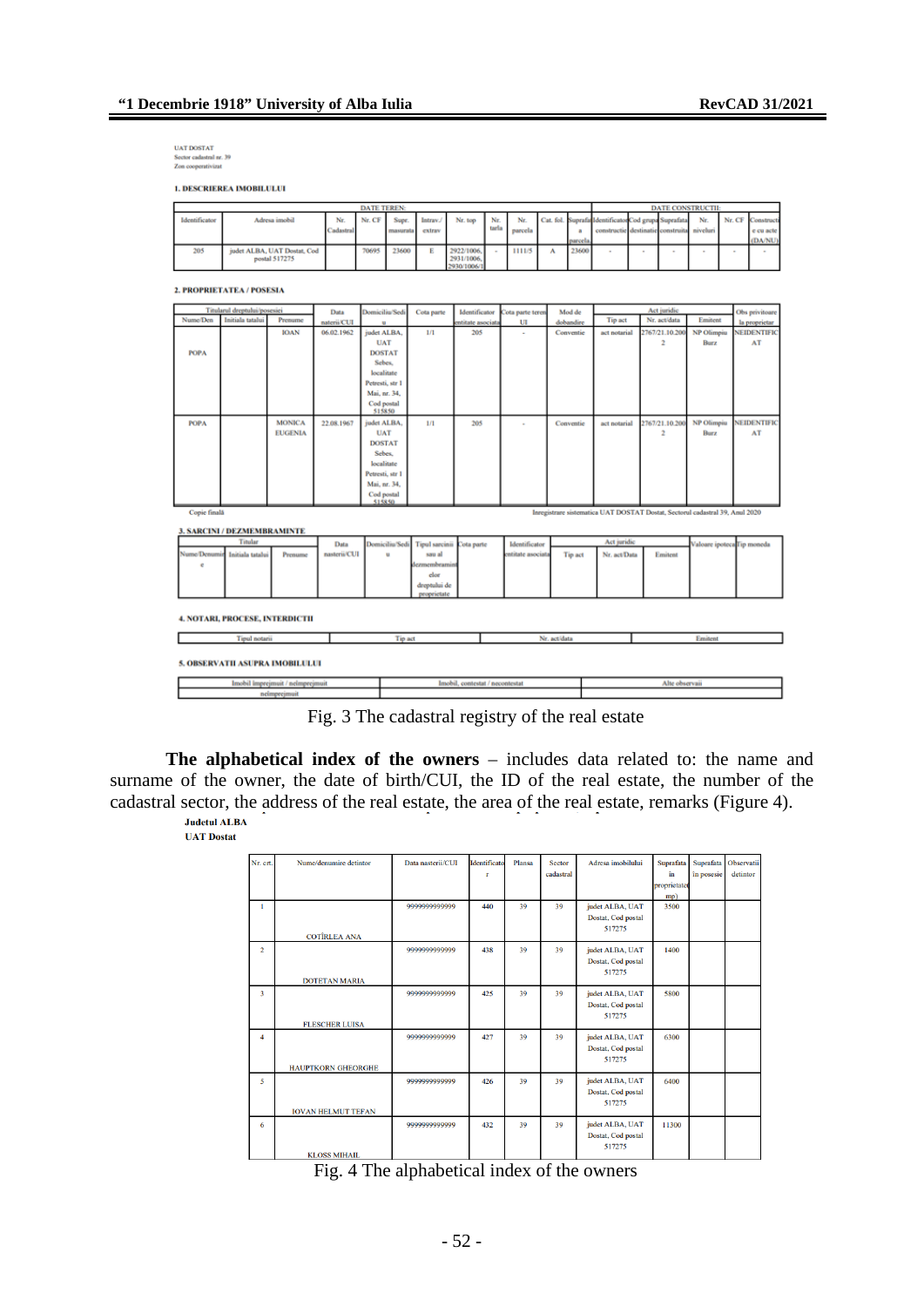**The CGXML file** - The "Generating CGXML" is an application developed specifically for the management of Systematic Cadastre data according to the requirements of the National Agency for Cadastre and Real Estate Advertising.

In the CGXML application (Figure 5), were introduced the following data: general data relating to the real estates, the geometry of the real estate, general data relating to the parcels, constructions/ individual units, general data relating to the property documents, general data relating to the owner of the real estate, registration into the land book.



Fig. 5 The CGXML file

After completing all the fields, can be previewed the Land Book Extract afferent to each real estate (Figure 6).